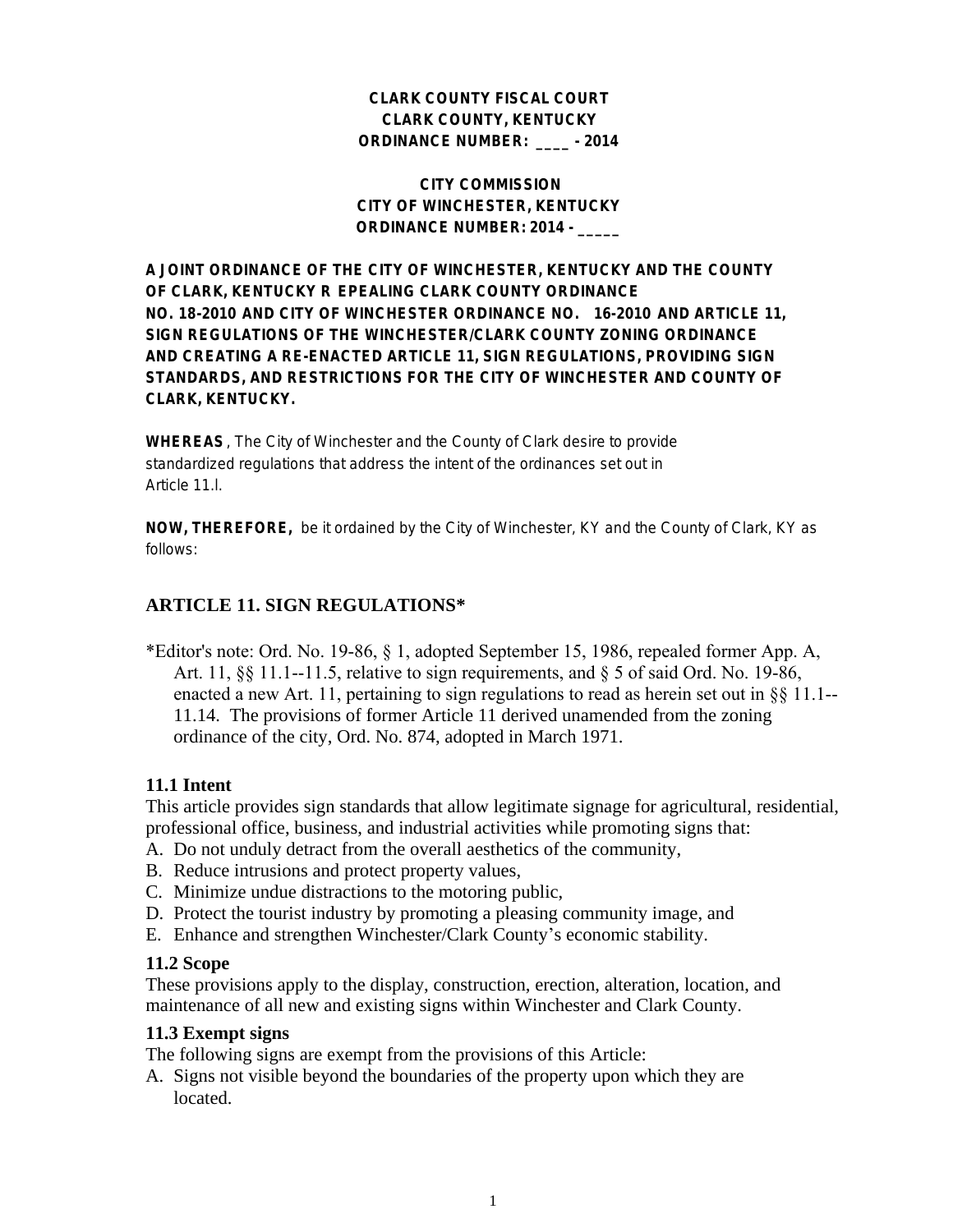- B. Government signs that:
	- 1. Are posted by governmental officers in the performance of their duties.
	- 2. Control traffic or are used for other regulatory purpose.
	- 3. Identify streets.
	- 4. Warn of danger.
- C. Flags, pennants, or insignias of any:
	- 1. Nation, organization of nations, state, county or city.
	- 2. Religion, civic or fraternal organization.
	- 3. Educational institutions except when such signs are used in connection with a commercial promotion or as an advertising device.
- D. Works of fine art that in no way advertise a product or business.
- E. Temporary decorations or displays, which are clearly incidental to and are customarily and commonly associated with any national, state, local or religious holiday/celebration/community event.
- F. Temporary or permanent signs erected by public utility companies or construction companies to warn of danger or hazardous conditions, including signs indicating the presence of underground cables, gas lines, and similar devices.
- G. Window displays.
- H. Vehicle Signage when painted directly on a vehicle or attached magnetically.
- I. Political signs when placed no earlier than 30 days prior to an election or primary and removed within 5 days after an election or primary.
- J. Temporary signs announcing a new business for up to 30 consecutive days from the first day of business. Exempt signage shall only be displayed on the property where the new business is located.
- K. Real estate signs.
- L. Window signage.

### **11.4 Permit requirements**

- A. No sign regulated by this ordinance (except those specifically exempted in Section 11.4.1 below) shall be displayed, erected, relocated, or altered unless all necessary permits have been issued by the Department of Planning and Community Development. Applicants shall submit an application form to the department before any permit may be issued.
- B. Property owner shall obtain a Certificate of Appropriateness from the Historical Preservation Commission (HPC) for signage proposed within the Historic District Overlay (HDO). Applications are available in the Planning and Community Development office and online at the HPC website.
- C. Signs shall only be erected or constructed in compliance with the approved permit.
- D. Freestanding and monument signs require a building permit for the footer. Applicants shall also obtain an electrical permit for signs that require electrical service. Final inspections for building permits and electrical permits require a minimum of twentyfour hour notice to the city's building inspector and/or state electrical inspector.
- E. Signs permitted as an accessory to a legal, nonconforming use shall be subject to the regulations of the zone in which the nonconforming use is located.

### **11.4.1 Signs exempt from permit requirements**

The following signs do not require a permit:

- A. Name plates.
- B. Incidental signs.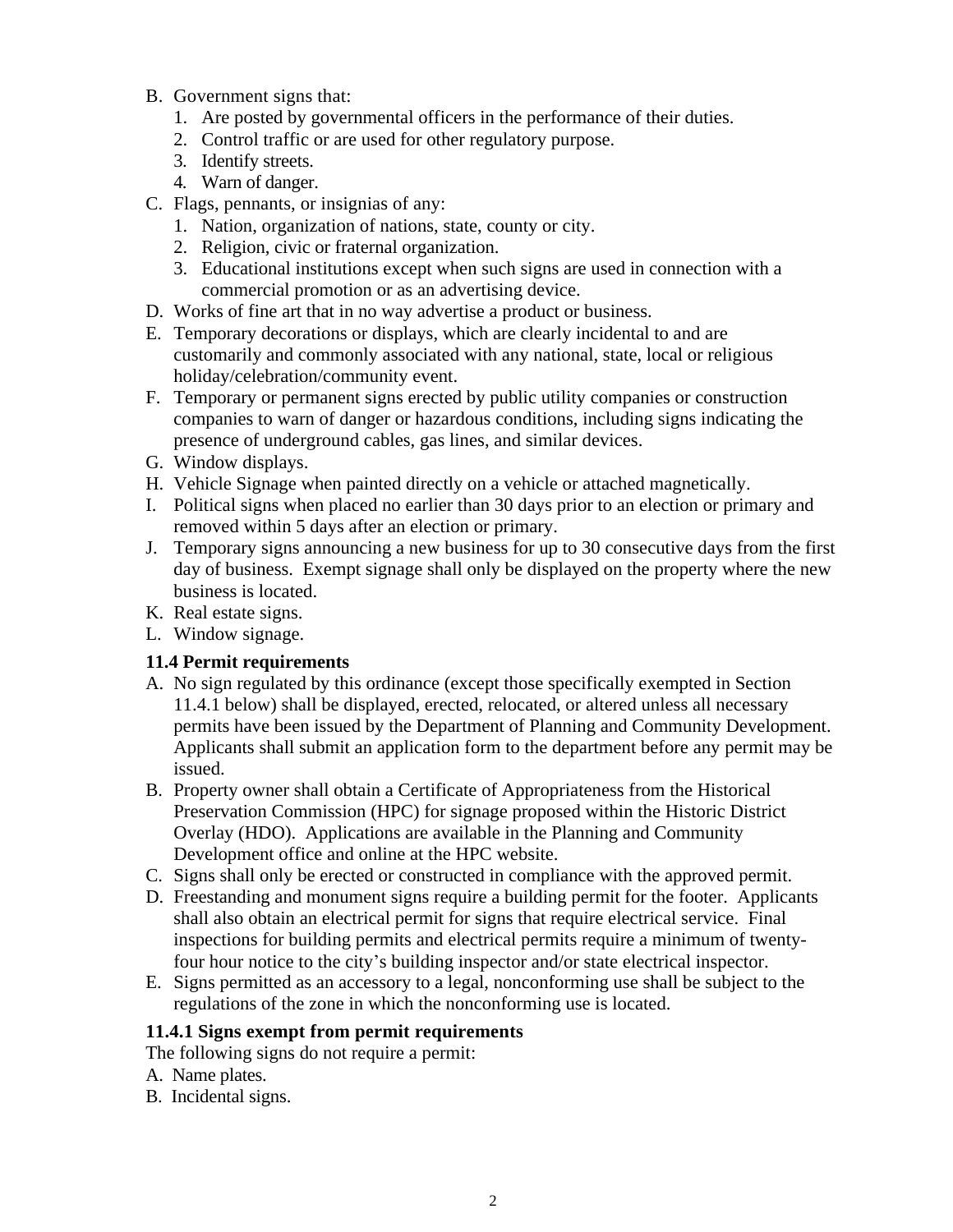- C. Historic markers.
- D. Change of copy on any sign where the framework or other structural elements are not altered.

## **11.5 Nonconforming signs**

A legal, nonconforming sign may continue in existence as long as it is properly maintained in good condition. These provisions shall not prevent the repair or restoration to a safe condition of any sign, but a nonconforming sign shall not be:

- A. Changed to another nonconforming sign except where only the face or copy is changed,
- B. Structurally altered so as to increase the degree of nonconformity of the sign,
- C. Expanded or enlarged,
- D. Re-established after its removal, or
- E. Moved to a new location on the building or lot.

## **11.6 Illegal signs**

All illegal signs are subject to immediate enforcement action as outlined in Article 15 of the Winchester/Clark County Zoning Ordinance.

## **11.7 General requirements**

All signs in all zones shall meet the following requirements:

- A. Illuminated signs shall be located in a fashion which prevents all direct rays of light from shining beyond the property lines of the lot on which the sign is located.
- B. No light, sign, or other advertising device shall be designed or erected to imitate or resemble any official traffic sign, signal, or device or use any words, phrases, symbols, or characters implying the existence of danger, or the need to stop or maneuver the vehicle.
- C. No sign shall be attached to or painted on the surface of any tree, utility pole, or street light.
- D. Projecting signs must have at least 7' of clearance above a road or sidewalk.
- E. Neon or other lighted tubing signs shall not be permitted except where such lighting is used behind solid lettering to produce a "halo" effect, or where it is used indirectly. Neon lighting may not be used to outline buildings, structures, or ornamental features.
- G. No sign, except for government signs, may be located within the sight triangle of any intersection. Refer to Article VII Design Standards of the Subdivision Regulations of Winchester/Clark County.
- H. No sign may be placed in or project into the public or private street right-of-way, except as specifically permitted herein.
- I. Freestanding, monument, and projecting face sign area shall be computed as follows:
	- 1. Double-faced signs shall have only one face counted in calculating the area.
	- 2. Sign with more than two faces shall have the area calculated by summing the area of all sign faces and dividing by two (2).
	- 3. The area enclosing the perimeter of each cabinet shall be calculated to determine the area. The perimeter of the measurable area shall not include embellishments (e.g., pole covers, framing, or decorative roofing) provided there is no written copy on such embellishments.
	- 4. Maximum height shall be measured from the finished grade at the center of the sign and shall include the sign's base.
- J. Every sign, including those for which a permit is not required, shall be maintained in good condition at all times.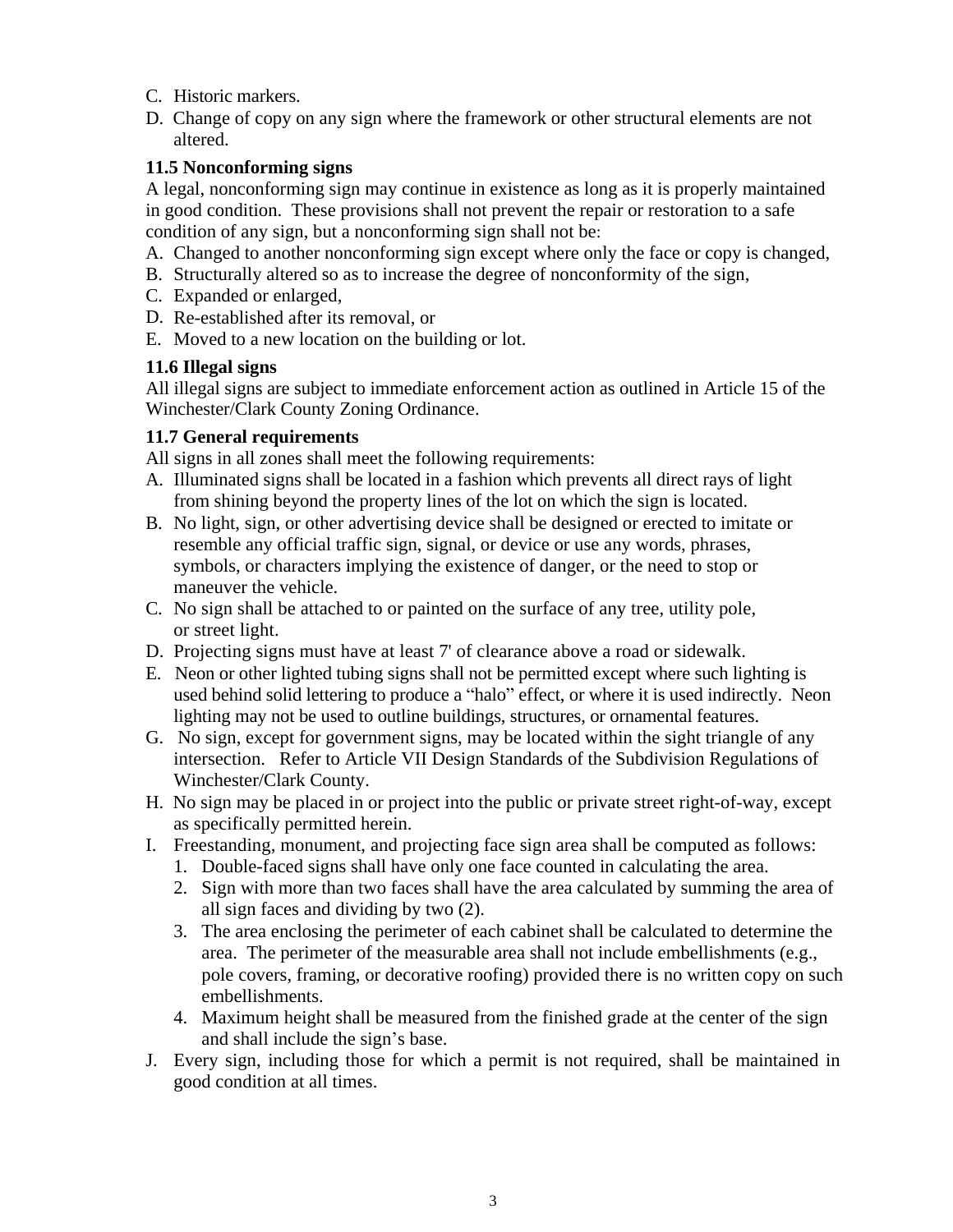### **11.8 Prohibited signs in all zones**

The following signs and/or sign features shall be prohibited in all zones:

- A. Mobile signs,
- B. Roof signs that extend higher than the top of the roof,
- C. Rotating or moving signs,
- D. Abandoned signs,
- D. Streamers, pennants, and tag signs or similar signs or devices except when attached to a permitted temporary sign,
- E. Any sign which emits any noise or odor,
- F. Freestanding signs which overhang any part of a building,
- G. Flashing or blinking signs,
- H. Billboards with an electronic message display system, and
- I. Handbills.

## **11.9 Signs requiring a conditional use permit in all zones:**

- A. Signs painted directly on a building.
- B. Off-site directional signs. The off-site directional signage must conform to the signage requirements of the property on which it is located.
- C. Only the Board of Zoning Adjustments shall have the authority to approve sign variances or conditional use permits for signs unless the request is made to the Planning

Commission in conjunction with a Development Plan. Applications for these signs shall be submitted and processed as outlined in Article 5 of the Winchester/Clark County

Zoning Ordinance.

### **11.10 Signs permitted in all zones**

- A. **Construction signs**, not exceeding sixty-four (64) square feet in area, nonilluminated, and to be removed prior to issuance to an occupancy permit for the structure to which the sign pertains.
- B. **Tract signs**, not exceeding sixty-four (64) square feet in area, non-illuminated, and set back from any street as required for a principal structure within the zone. Each subdivision shall be permitted one (1) tract sign per arterial or collector street.
- C. **Incidental signs.**
- D. **Historic markers**.

# **11.11 Signs permitted by specific zone**

Any sign not specifically permitted shall be prohibited.

# **11.11.1 Agricultural zone (A-1)**

- A. Residence One **nameplate** not exceeding one (1) square foot in area.
- B. Home Occupation One **wall sign** not exceeding twelve (12) square feet in area.
- C. Farm
	- 1. Two signs per entrance if incorporated into a fence or wall feature, or one **freestanding sign** per entrance. Signs shall not exceed thirty-two (32) square feet in area each.
	- 2. **Directional signs** that provide information on the particular farm activity served by each point of access. The directional signs shall not exceed twelve (12) square feet in area or eight (8) feet in height.
	- 3. **Incidental signs** (do not require sign permits).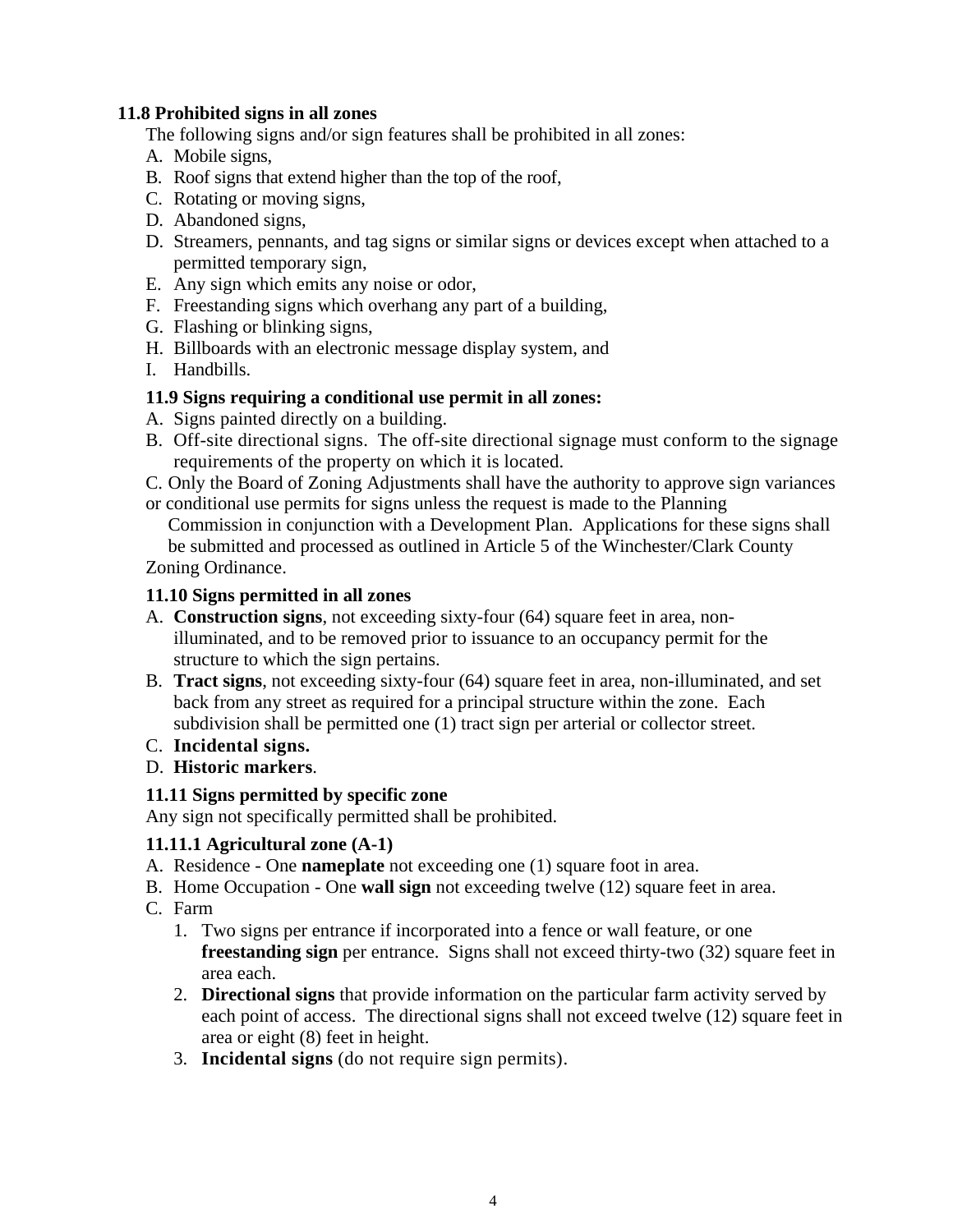- D. Church/school
	- 1. One **freestanding sign** not exceeding thirty-two (32) square feet in area and eight (8) feet in height.
	- 2. One **bulletin board**, not exceeding twelve (12) square feet in area and eight (8) feet in height.
	- 3. One **wall sign** per building not exceeding thirty-two (32) square feet in area.
	- 4. **Incidental signs** (do not require sign permits).
- E. All other conditional uses:
	- 1. One **freestanding sign** for any other permitted or conditional use not noted herein; signage shall not exceed thirty-two (32) square feet in area and eight (8) feet in height.
	- 2. **Incidental signs** (do not require sign permits).

## **11.11.2 Mobile Home (MH) Zone**

- A. One freestanding sign per park entrance. Sign shall not exceed thirty-two (32) square feet in area, eight (8) feet in height, and shall have a minimum setback of twenty (20) feet from any street.
- B. One nameplate per mobile home that shall not exceed one (1) square foot in area.

# **11.11.3 Low Density Residential Zones (R-1A, R-1B, R-1C, R-1D and R-1E)**

- A. Residence One **nameplate** not exceeding one (1) square foot in area.
- B. Home occupation One **wall sign** not exceeding six (6) square feet in area.
- C. Subdivision One **freestanding sign** per entrance into the subdivision not to exceed thirty-two (32) square feet in area and eight (8) feet in height.
- D. Church/school:
	- 1. One **freestanding sign** shall not exceed thirty-two (32) square feet in area and eight (8) feet in height,
	- 2. One **wall sign** shall not to exceed twelve (12) square feet in area,
	- 3. One **bulletin board** shall not exceed twelve (12) square feet in area and eight (8) feet in height, and
	- 4. **Incidental signs** (do not require sign permits).
- E. All other conditional uses:
	- 1. One **freestanding sign** shall not exceed thirty-two (32) square feet in area and eight (8) feet in height,
	- 2. One **wall sign** shall not to exceed twelve (12) square feet in area, and
	- 3. **Incidental signs -** (do not require sign permits).

# **11.11.4 High Density Residential Zones (R-2, R-3, R-4, R-5, and R-6)**

- A. All single family homes within these zones shall comply with the signage regulations for low density residential zones regulated under paragraph 11.11.3 above.
- B. Multi-family residential buildings and conditional uses may have:
	- 1. One **freestanding sign** shall not exceed thirty-two (32) square feet in area, eight (8) feet in height, and shall have a front yard setback of twenty (20) feet,
	- 2. One **wall sign** per building shall not exceed twelve (12) square feet in area, and
	- 3. **Incidental signs** (do not require sign permits).
- C. Church/school:
	- 1. One **freestanding sign** shall not exceed thirty-two (32) square feet in area and eight (8) feet in height,
	- 2. One **wall sign** per building shall not to exceed twelve (12) square feet in area,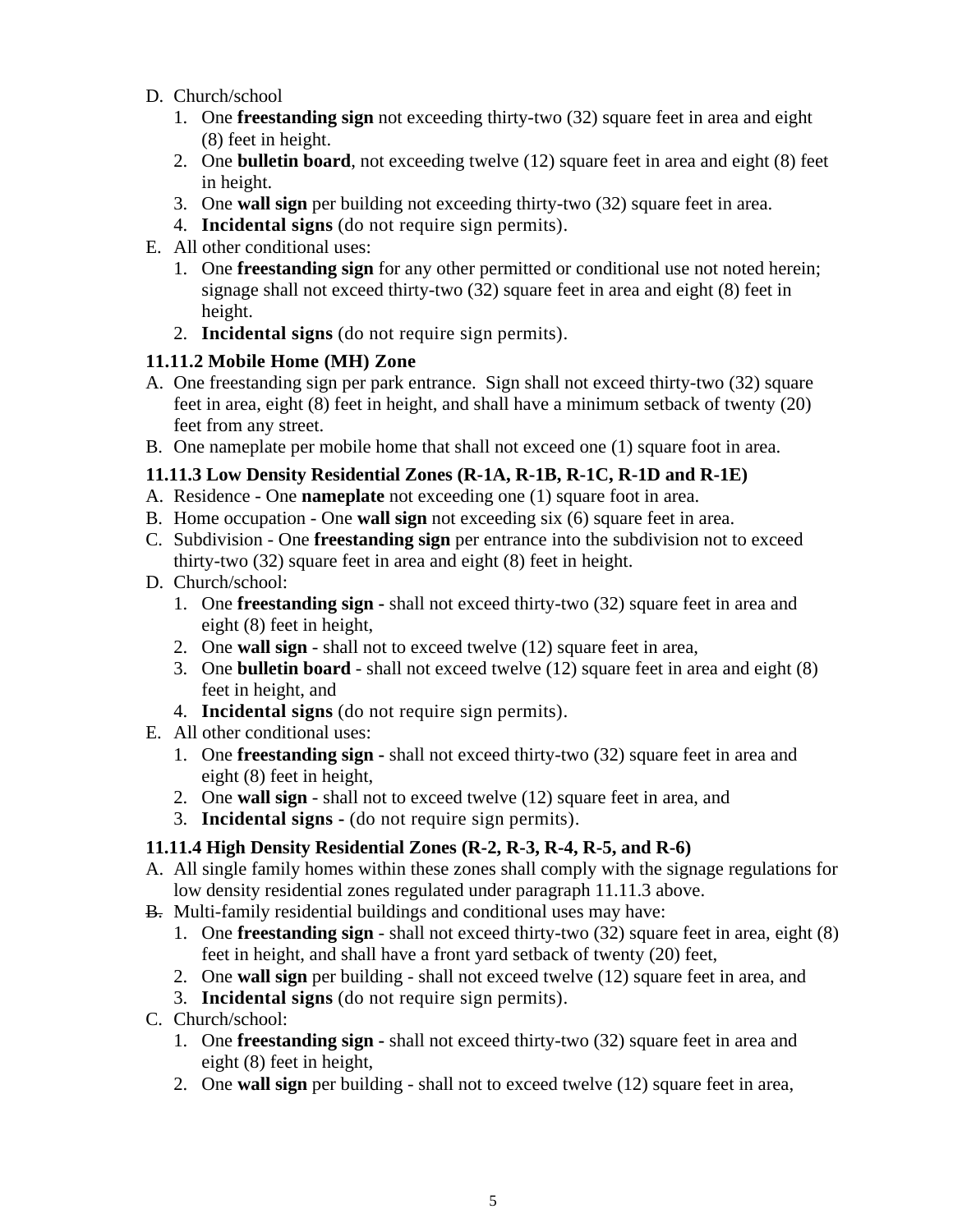- 3. One **bulletin board** shall not exceed twelve (12) square feet in area and eight (8) feet in height, and
- 4. **Incidental signs** (do not require sign permits).

### **11.11.5 Standard signage permitted in all professional, commercial and industrial zones (P-1, B-1, B-2, B-3, B-4, I-1, and I-2)**

- A. One **freestanding or monument sign** per street frontage with a maximum of two (2) signs per lot. **Freestanding signs** shall not exceed seventy-five (75) square feet in area, twenty-five (25) feet in height, and shall have a minimum setback of ten (10) feet. When street frontage permits two (2) signs, the two freestanding signs may be combined into one (1) freestanding sign that shall not exceed one hundred and ten (110) square feet in area. For buildings with more than one occupying business, this freestanding sign may list all businesses within the building. **Monument signs** shall not exceed sixty (60) square feet in area, eight (8) feet in height, and shall have a minimum setback of ten (10) feet.
- B. One **wall sign, canopy sign or awning sign** per street frontage with a maximum of two (2) signs per building. The maximum allowed area for all signage in this category is thirty-two (32) square feet or fifteen percent (15%) of the wall area to which the sign, canopy or awning is attached (whichever is greater). Awnings shall have at least seven (7) feet of clearance when fully extended. When a building contains two or more separate businesses, these requirements shall be applied separately to the wall area of the portion of the building occupied by the individual business.
- C. One **nameplate** per tenant or lessee not exceeding two (2) square feet in area.
- D. **Informational signs** not exceeding twenty (20) square feet in area. Informational signs may be freestanding only when included as part of a permitted freestanding sign as described in §11.11.5 A.
- E. Two **directional signs** per entrance not exceeding three (3) square feet in area each and four (4) feet in height.
- F. One **attraction board** either attached to the wall or attached to the permitted freestanding sign not to exceed thirty-two (32) square feet in area and eight (8) feet in height.
- G. One **menu board** per drive-through lane or drive-up curbside. Menu boards shall not exceed fifty-five (55) square feet in area and shall have a maximum height of eight (8) feet.
- H. **Temporary signs** that advertise special events; these include banners, flags, streamers, tethered balloons, and inflatable signs and objects. One temporary sign per street frontage shall be allowed subject to the following conditions:
	- 1. Shall not exceed fifty (50) square feet per sign where non-rigid materials are used.
	- 2. Shall not exceed thirty-two square feet per sign where rigid materials such as wallboard or plywood are used.
	- 3. Shall comply with the applicable regulations for the zone in which they are located.
	- 4. Shall not remain in place for a period of more than fourteen (14) continuous days.
	- 5. Shall not be displayed for more than a total of eight (8) times in any calendar year.
	- 6. Shall not be placed within the public right-of-way or the sight triangle at intersections.
- I. One **marquee** per theatre. A marquee shall not exceed thirty-two (32) square feet in area, shall not project more than eight (8) feet from the building face to which it is attached, and shall have a minimum clearance of eight (8) feet. In addition, one **attraction board** for each movie currently playing and a maximum of three attraction boards for "coming attractions".
- J. **Incidental signs** (do not require sign permits).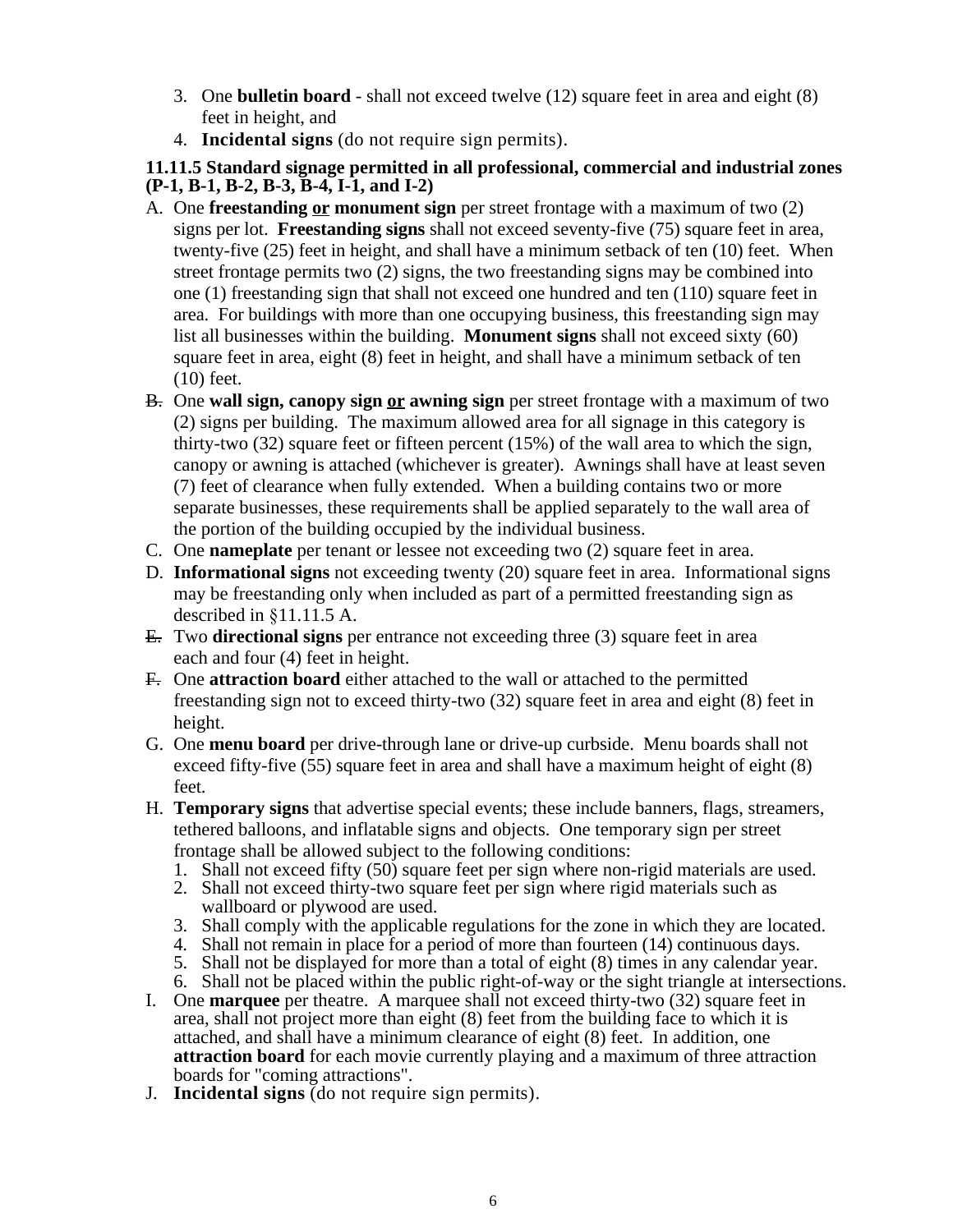- K. Church/school In addition to signage permitted above, one **bulletin board**, not exceeding thirty two (32) square feet in area and eight (8) feet in height.
- L. **Signs with electronic message display systems** are prohibited in the P-1 (Professional Office), B-1 (Neighborhood Business) and B-2 (Downtown Business) districts. Electronic message display systems may be incorporated into one freestanding or wall sign for each property located within the B-3, B-4, I-1, and I-2 zones.

#### **11.11.6 Additional signage permitted in specific commercial and industrial zones A. Downtown Business Zone (B-2)**

In addition to the signage permitted in 11.11.5 above, the following signs shall be permitted:

- 1. **Permanent sidewalk sign** Where a building is located adjacent to the public rightof- way; one non-illuminated, freestanding sign may be permanently placed on the public sidewalk with the following restrictions:
	- a. Sign shall not exceed five and one-half (5.5) square feet in area.
	- b. The edge of the sign shall not extend beyond the curb line.
	- c. The maximum dimensions of the support frame shall not exceed eight (8) square feet in area (maximum forty-eight (48) inches wide or thirty-six (36) inches high).
	- d. The bottom of such support shall be seven (7) feet above the sidewalk and the vertical support shall be twenty-four inches from the curb.
- 2. **Portable sign** One may be permitted for each business entrance subject to the following restrictions:
	- a. Maximum surface area of the sign shall be six (6) square feet per face, maximum height of sign shall be three (3) feet, and maximum width of the sign shall be two (2) feet.
	- b. A minimum thirty-six (36) inches wide pedestrian travel-way shall be maintained on the sidewalk. Signs may be designed with a changeable face to advertise daily specials and shall be removed from the public sidewalk when the business is closed.

### **B. Highway Business Zone (B-3)**

In addition to the signage permitted in 11.11.5, the following signs shall be permitted:

- 1. Shopping Center Malls larger than 100,000 sq. ft. may have one **freestanding sign** per street frontage with a maximum of 250 sq. ft. per sign face and a maximum height of 30' instead of a freestanding sign measuring 75 sq. ft. in area with a maximum height of 25'.
- 2. One **interstate sign** for those businesses which lie within a two thousand five hundred (2,500) foot radius of the center point of an interstate interchange overpass. This interstate sign takes the place of either the permitted freestanding or wall sign outlined 11.11.5 above. That is, these businesses may have a combination of any two of these signs (interstate sign, freestanding sign, or wall sign). Interstate signs are subject to the following restrictions:
	- a. Shall not have an electronic message display system.
	- b. Individual signs shall not exceed two hundred fifty (250) square feet in area.
	- c. Height (from the base to the top of the sign) shall not exceed ninety (90) feet.
	- d. The sign's base shall be at least ninety (90) feet from any residential zoned property.
	- e. In addition to a sign permit, a building permit shall be obtained prior to installation.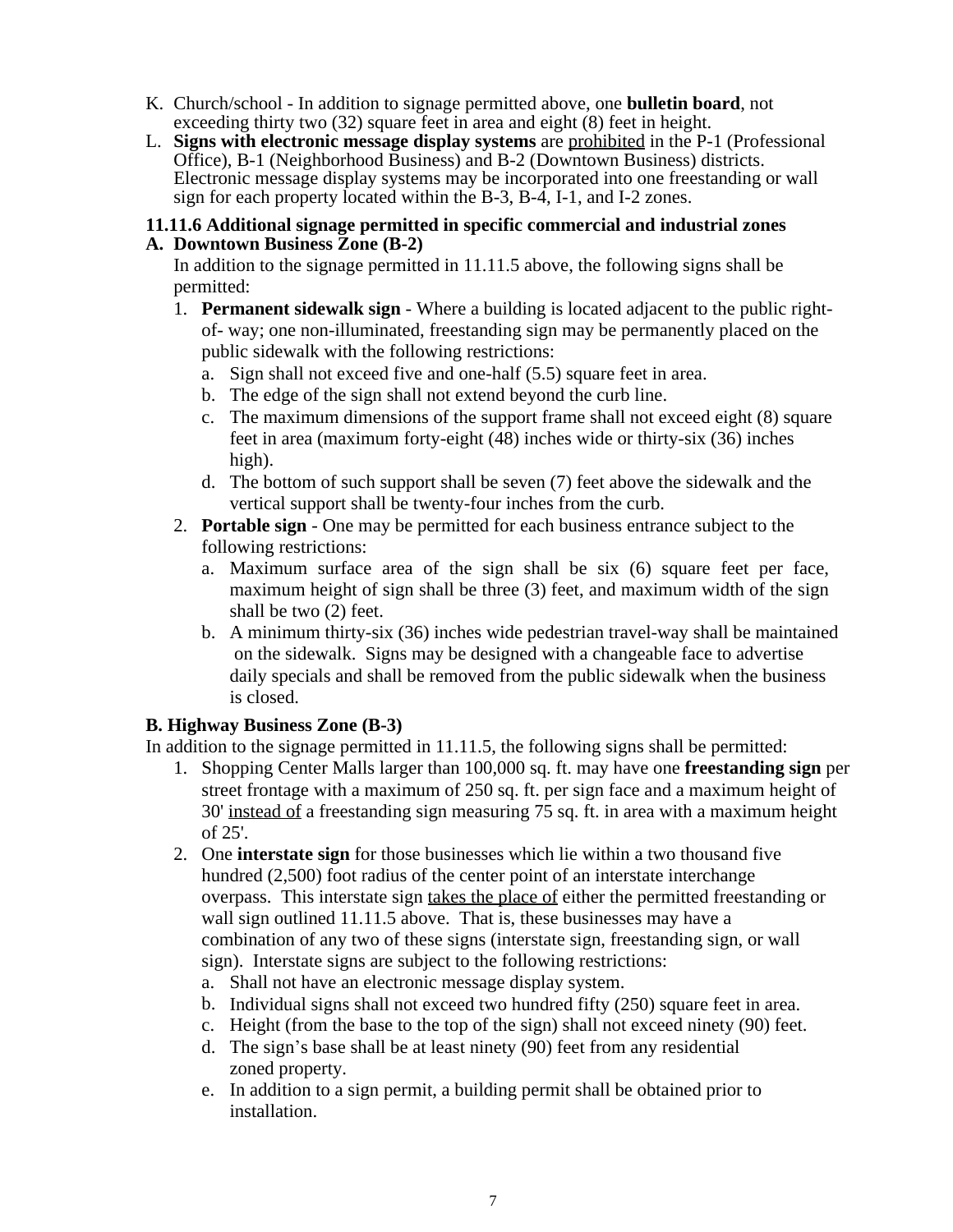#### **C. General Business, Light Industrial, and Heavy Industrial Zones (B-4, I-1, and I-2)** In addition to the signage permitted in 11.11.5, the following signs shall be permitted:

- 1. **Shopping center malls** larger than 100,000 sq. ft. may have one freestanding sign per street frontage with a maximum of 250 sq. ft. per sign face and a maximum height of 30' instead of a freestanding sign measuring 75 sq. ft. in area with a maximum height of 25'.
- 2. One **interstate sign** for those businesses which lie within a two thousand five hundred (2,500) foot radius of the center point of an interstate interchange overpass. This interstate sign takes the place of either the permitted freestanding or wall sign outlined 11.11.5 above. That is, these businesses may have a combination of any two of these signs (interstate sign, freestanding sign, or wall sign). Interstate signs are subject to the following restrictions:
	- a. Shall not have an electronic message display system.
	- b. Individual signs shall not exceed two hundred fifty (250) square feet in area.
	- c. Height (from the base to the top of the sign) shall not exceed ninety (90) feet.
	- d. The sign's base shall be at least ninety (90) feet from any residential zoned property.
	- e. In addition to a sign permit, a building permit shall be obtained prior to installation.
- 3. One **billboard** may be permitted subject to the following restrictions:
	- a. The sign shall not have an electronic message display system.
	- b. The property on which the billboard is located shall abut a federal or state highway.
	- c. The sign shall be the principal use; there shall be no other buildings, freestanding signs, etc. on the lot.
	- d. Signage face shall not exceed seven hundred and twenty (720) square feet in area.
	- e. The sign shall be located no closer than three hundred (300) feet to any other structure.
	- f. The sign shall be at least one hundred fifty (150) feet away from any residential zone or residential use.
	- g. There shall be a 40' setback requirement from any right-of-way.
	- h. Maximum height shall be thirty-five (35) feet.

# **11.11.7 Planned Development (PD) Zone**

A permitted sign's height, size, location, and design features shall be determined by the sign requirements set forth in the zone in which the proposed or existing use is first permitted.

# **11.12 Advertising on interstate highways**

No billboard shall be permitted adjacent to interstate or limited access highways except in conformance with the setback requirements established by the Federal Bureau of Public Roads, the Kentucky Transportation Cabinet, and the requirements of this Zoning Ordinance with respect to the zoning district involved. (Ord. No. 19-86, § 5, 9-15-86)

# **11.13 Maintenance standards**

Every sign including these signs for which a permit is not required, shall be maintained in good condition at all times. (Ord. No. 19-86, § 5, 9-15-86)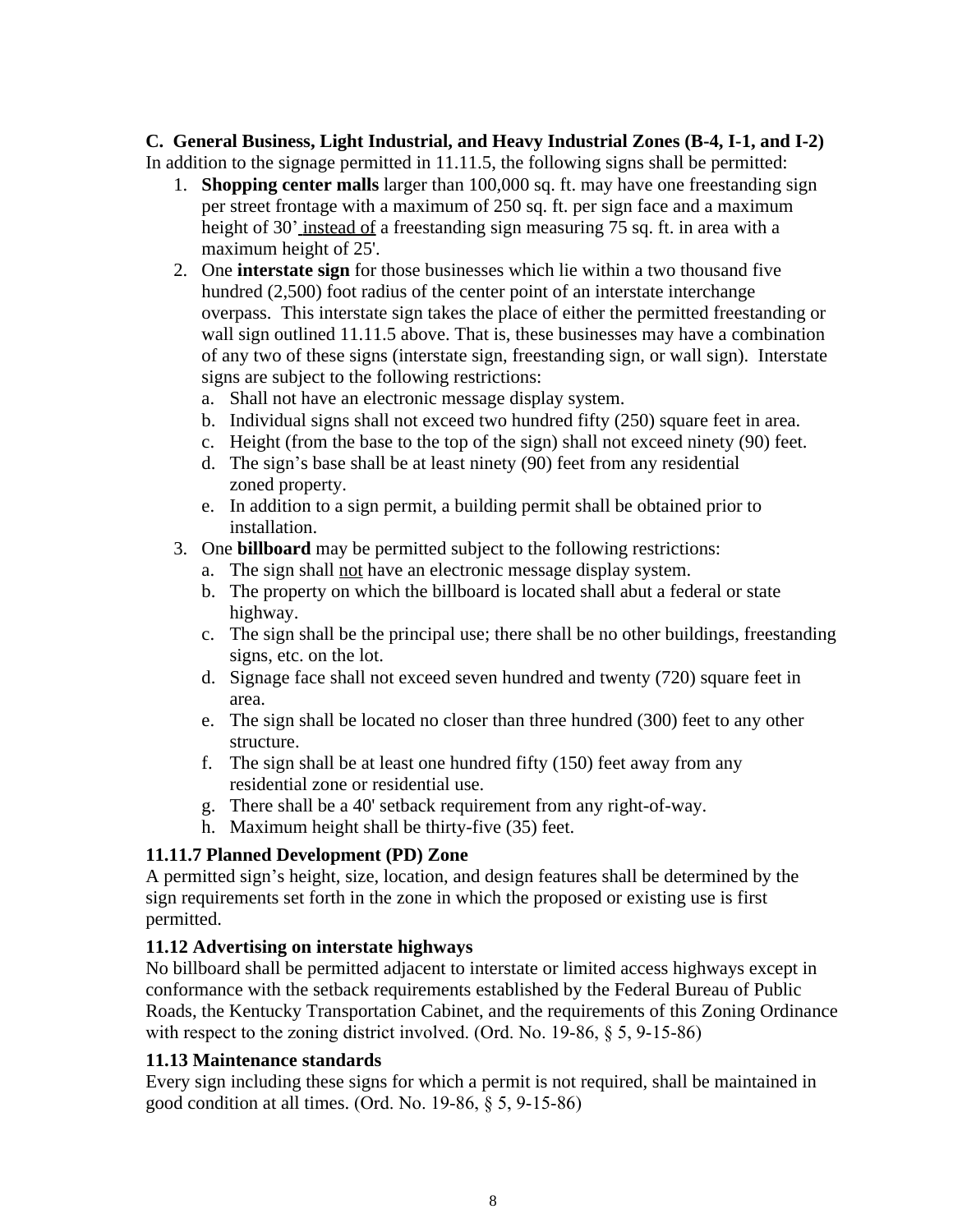## **11.14 Penalties for violation**

Violation of the provisions of these sign regulations shall constitute a misdemeanor which shall be subject to the fines and penalties as set forth in Article 14 for violation of this Zoning Ordinance. (Ord. No. 19-86, § 5, 9-15-86)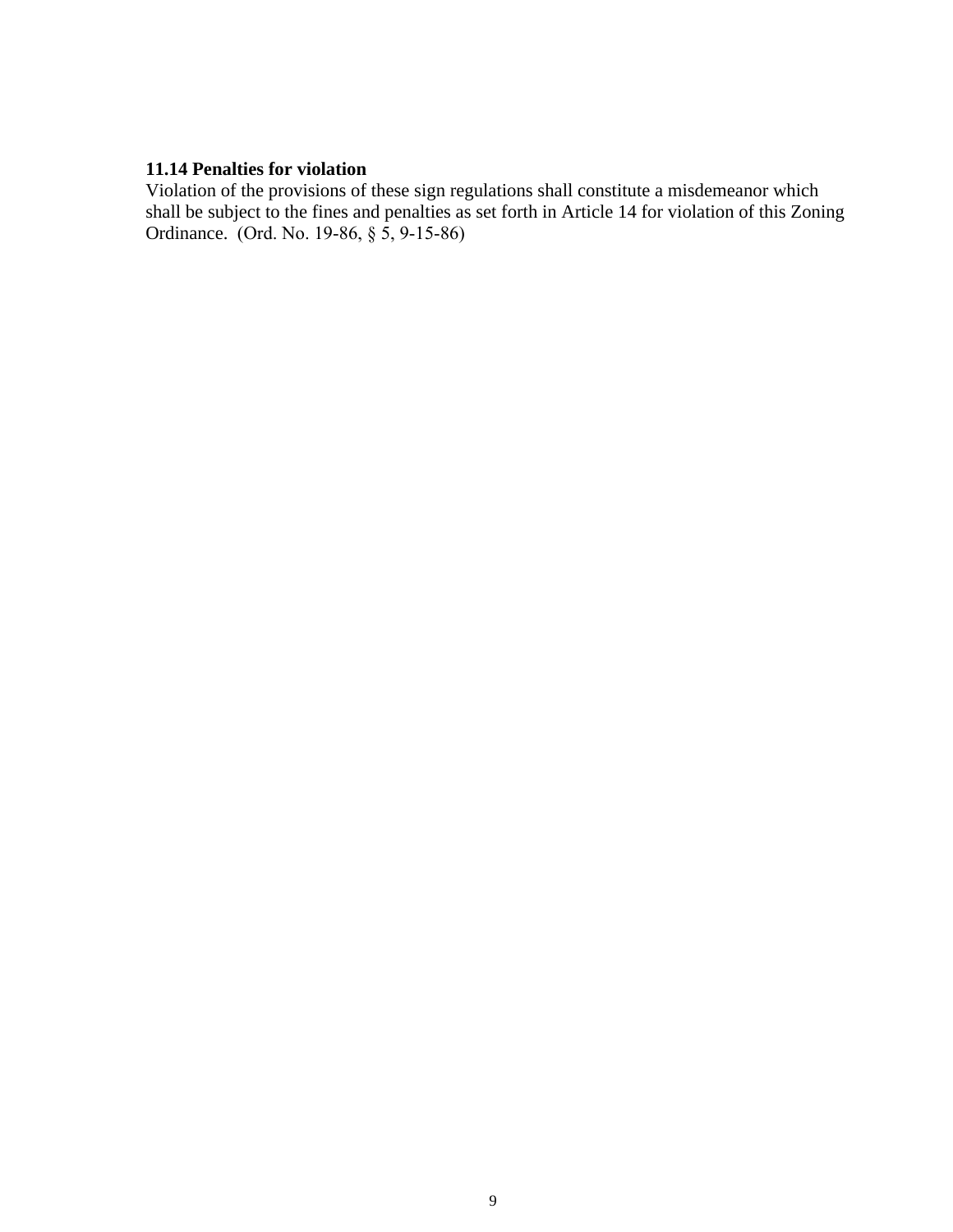#### **11.15 Definitions**

The definitions contained in this section shall be applied in the interpretation of all sections within Article 11 of this ordinance, except where the context clearly indicates otherwise. Words used in the present tense shall include the future tense, singular number shall include the plural, and plural include the singular.

**Abandoned Sign:** Advertises products or services at a location where the building has been demolished or is in such disrepair that it would be unreasonable to expect a business to locate within it.

**Attraction Board:** Copy is changed manually or electronically to announce special activities on the property.

**Awning Sign:** Applied directly to the surface of an awning; defined as a shelter supported entirely on a wall and made of non-rigid material supported by a frame.

**Banner Sign:** Made of non-rigid material with no enclosing framework.

**Billboard:** Signage intended for lease to a variety of businesses. In such case, the sign itself is the income generator and the primary commercial use of the property.

**Bulletin Board:** Allows the manual or electronic change of copy and is used to notify the public of noncommercial events or occurrences such as church services, political rallies, civic meetings or similar events.

**Canopy Sign:** Applied directly to the surface of a canopy; defined as a permanently roofed shelter covering a sidewalk, driveway, or similar area. Canopies may be supported by a building, columns, poles, braces, or a combination of both.

**Construction Sign:** Temporary and used to identify the project, architect, engineer, contractor, financing company, material supplier, leasing information, renderings, or others engaged in work on the site on which the sign is located.

**Directional Sign:** Noncommercial and instructional, such as "parking", "exit" or "entrance" and displayed solely for the convenience of the public.

**Double-faced Sign:** Two (2) faces either set parallel or up to a forty-five degree (45<sup>°</sup>) angle. Any two sign faces set at an angle greater than forty-five degrees (45˚) shall be considered two (2) separate signs.

**Electronic Message Display System:** Copy which uses rotating reflective discs, direct illumination, rotating veins, light emitting diodes (LEDs) or liquid crystal diodes (LCDs), or other digital devices and is changed by a central computer.

**Farm:** A tract of at least ten (10) contiguous acres used for the production of agricultural or horticultural crops. Agricultural and horticultural crops are defined as, but not limited to, livestock, livestock products, poultry, poultry products, grain, hay, pastures, soybeans, tobacco, timber, orchard fruits, vegetables, flowers, ornamental plants, vineyards and wineries .

**Flashing or Blinking:** Intermittent or sequential illumination for the purpose of attracting attention to the sign.

**Freestanding Sign:** Attached to the ground by columns, poles, braces, or other means and not attached to any building,

**Government Sign:** Temporary or permanent, erected by a government body for traffic direction, designation or direction to a service, property or facility.

**Handbill**: Printed or written material, circular, leaflet, pamphlet, booklet designed for distribution on vehicles or other property (does not include postal distribution) which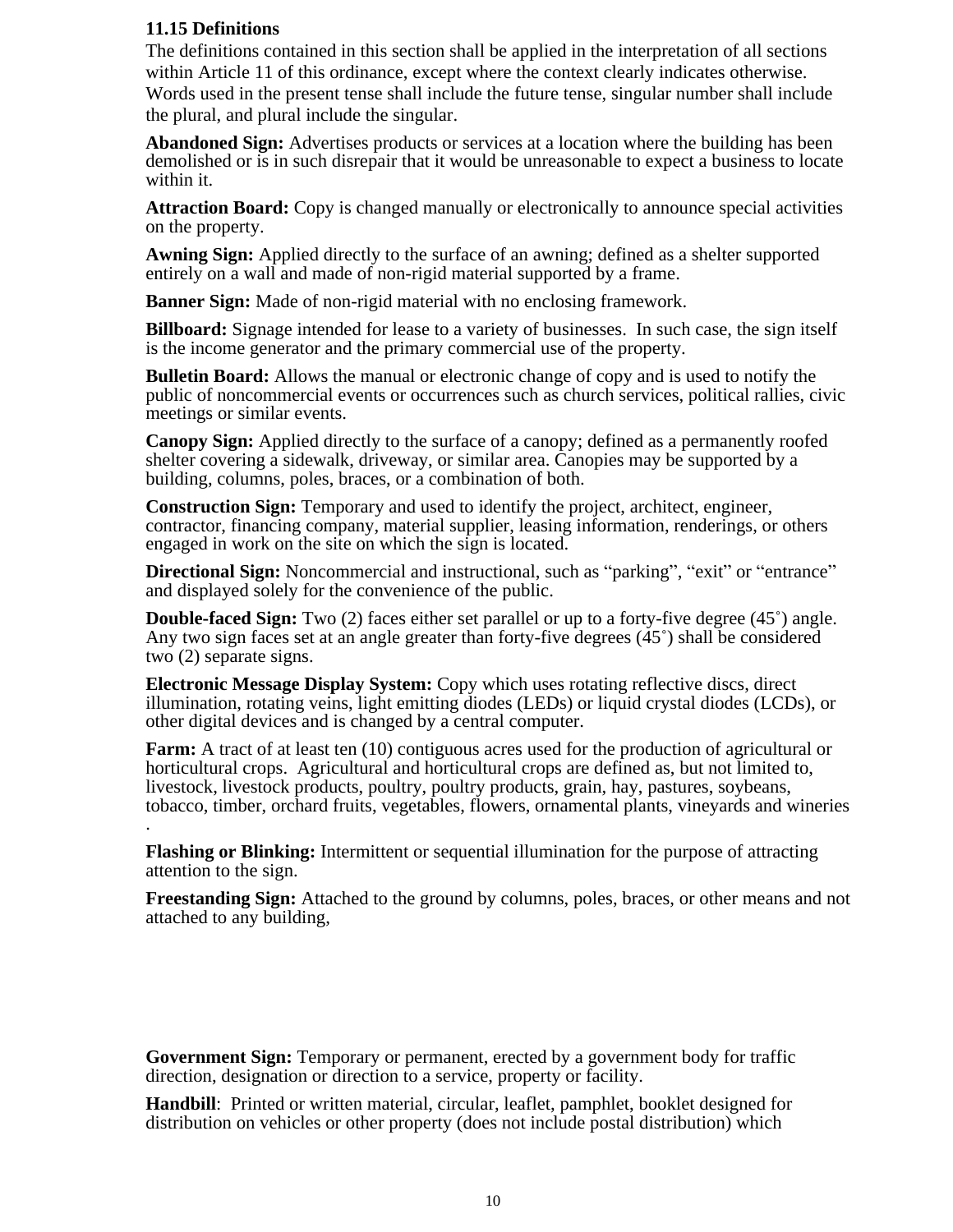advertises merchandise, commodity, or services.

**Historic Marker:** Commemorates or identifies an event, ownership of property, or age of a building having historical significance.

**Illegal Sign:** Does not meet the requirements of this zoning ordinance and has not been identified as a legal, nonconforming sign.

**Illuminated Sign:** Emits or reflects artificial light from any source.

- **A. Directly illuminated:** Lighted by an unshielded light source (including neon tubing) which is visible as a part of the sign and where light travels directly from the source which is visible as a part of the sign and where light travels directly from the to the viewer's eye.
- **B. Indirectly illuminated:** Light source projects light onto the exterior of the sign surface, or onto the building where the sign is located.
- **C. Internally illuminated:** Light source is within the sign, with a transparent or translucent background or cover which silhouettes letters or designs.

**Incidental Sign:** Limited to information and directions related to the use on the lot on which the sign is located, not exceeding two (2) square feet in area. Examples include "no parking", "no smoking", "restroom", "no solicitors", "no trespassing", "self-service", "vacancy", credit card acceptance, hours of business, and similar information.

**Informational Sign:** Gives only the time, temperature, and/or date and provides no advertising of any product or business activity.

**Interstate Sign:** Directs attention to an activity upon the premises where the sign is located and is designed to be seen from the interstate.

**Marquee Sign:** Used in conjunction with a theatre, attached to the building, and projects from the building.

**Menu Board:** Displays menu items/prices for placing orders at drive-through lanes.

**Mobile Sign:** Affixed to a frame having wheels or capable of being moved. Mobile signs do not have a permanent foundation and cannot withstand the wind load stress requirements of the adopted building code; designed to stand free from a building. The removal of wheels from such a sign or temporarily securing a sign of this type shall not prevent it from being classified as a mobile sign within this definition.

**Monument Sign:** Attached to a permanent foundation or decorative base and not attached to or dependent for support from any building, pole, post, or similar upright.

**Nameplate:** Gives only the name, address, and/or occupation of the occupants of the building on which it is located.

**Non-conforming Sign:** Legally erected but does not comply with the current regulations for the zone in which it is located.

**Non-illuminated Sign:** Does not emit or reflect artificial light from any source.

**Off-Site Directional Sign:** Identifies only a business and is located on another parcel where the primary ingress/egress to the business is located.

**Political Sign:** Temporary, relating to a candidate or issue on the ballot for an election or primary.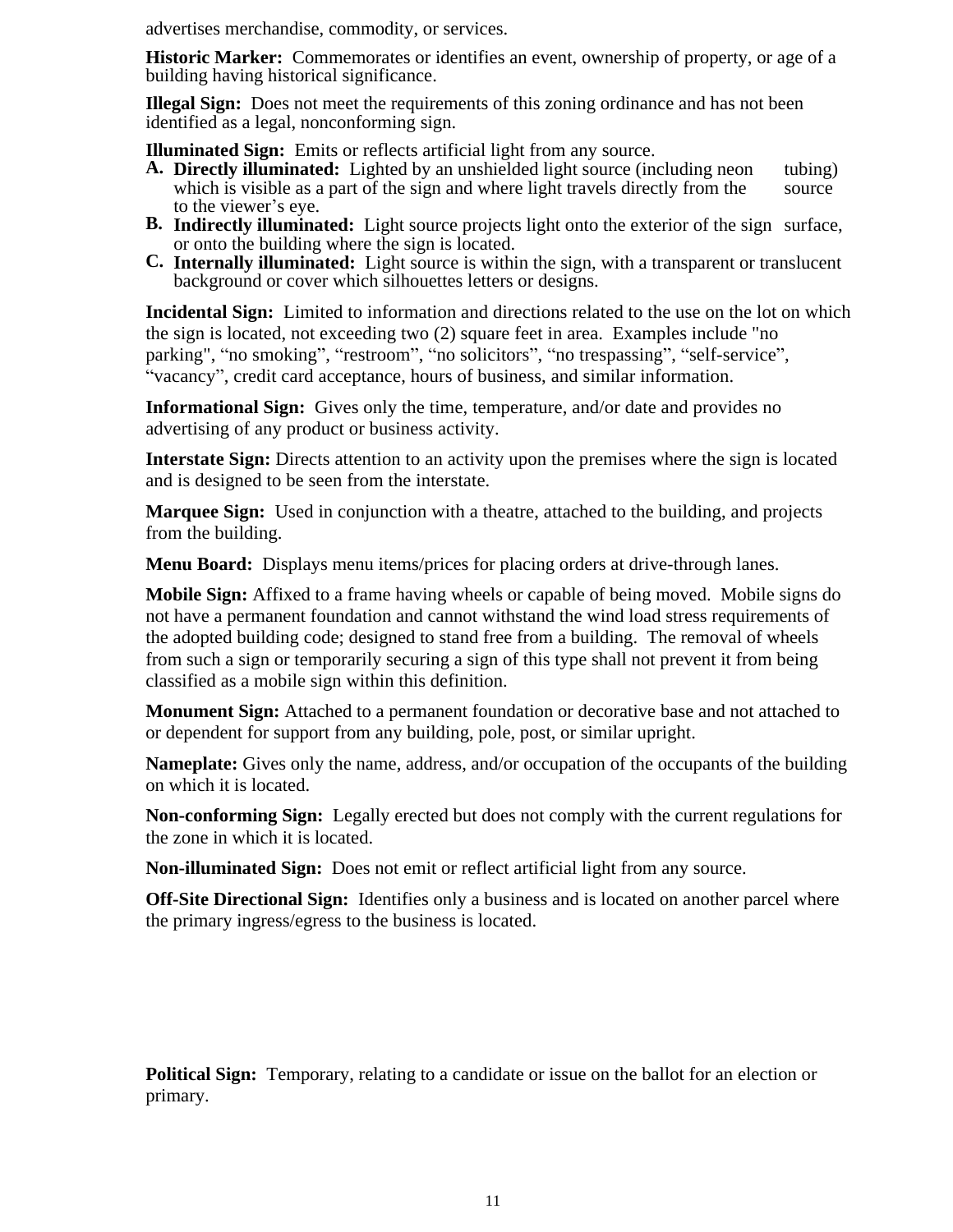**Portable Sign:** Small sign, easily transported by hand, placed outside during business hours and brought into the business after hours, usually tent style or A-frame.

**Projecting Sign:** Attached to a building, extends more than twenty-four (24) inches.

**Real Estate Sign:** Temporary sign indicating availability of property for sale or lease.

**Roof Sign:** Projects above the cornice of a flat roof or the ridgeline of a gabled or hipped roof. In determining the top edge of the roof, calculation shall not include cupolas, pylons, chimneys or other projections above the roofline.

**Rotating or Moving Sign:** Any portion of which moves by mechanical means or the wind; does not refer to changing copy with an electronic message display system.

**Sign:** Any copy (including material used to differentiate the copy from the background) which is applied to a surface as a means of identifying, advertising, announcing, or illustrating products, services, and/or events.

**Sign Clearance:** The vertical distance between the lowest point of any sign and the grade at the base of the sign.

**Sign Copy:** Any word, figure, number, symbol, or emblem affixed to a sign.

**Sign Height:** The vertical distance measured from the highest point of the sign, including the frame and any embellishments to the bottom of the base of the sign.

**Sign Setback:** The horizontal distance between any street right-of-way and a sign. The measurement shall be taken at the closest point between the right-of-way and any part of the sign.

**Sign Surface:** That part of the sign on which the message is displayed.

**Square foot:** A unit of area equal to one foot by one foot square.

**Street Frontage:** Property line that lies adjacent to street right of way.

**Tract Sign:** Temporary, advertising the original sale of property in a subdivision.

**Temporary Sign:** Advertising display intended to be displayed for not more than fourteen (14) continuous days or more than eight (8) times per calendar year.

**Vehicle signage**: Signage painted directly on a vehicle or attached magnetically.

**Wall Sign:** Attached directly to a building; includes mansards, canopies, awnings, and signs attached to a roof which do not projecting above the roofline.

**Window Display:** Merchandise or other objects placed inside a building to be viewed from outside the building.

**Window Sign:** Attached to or located within three (3) foot of the interior of a window and which can be seen through the window from the exterior of the structure.

Introduced, upon motion by Commissioner example the seconded of the seconded by Commissioner **Example 20** and therefore passed by unanimous vote, and was given first reading at a duly convened meeting of the Winchester City Commission, held on this day of **commission**, held on this day of **commission**